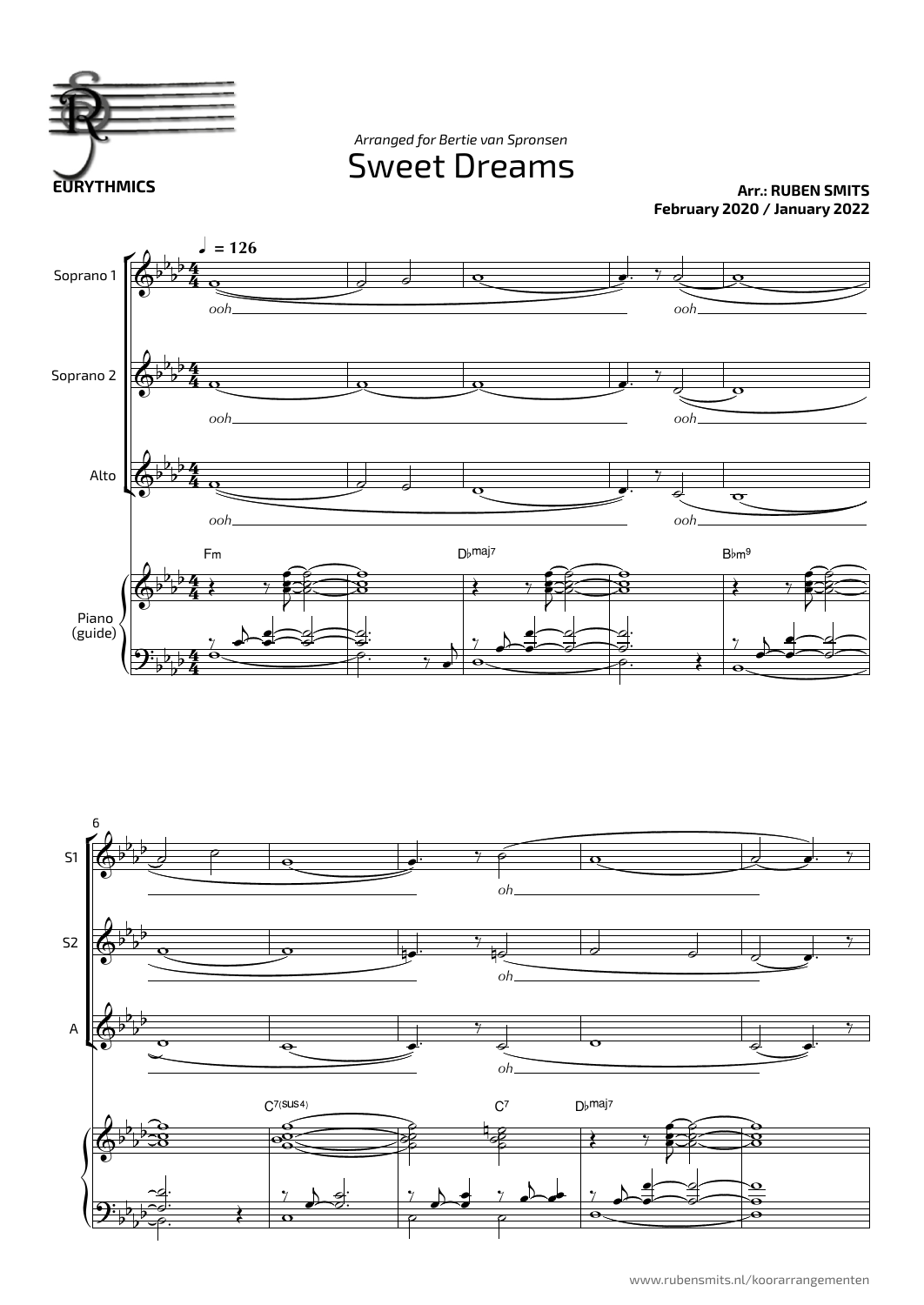

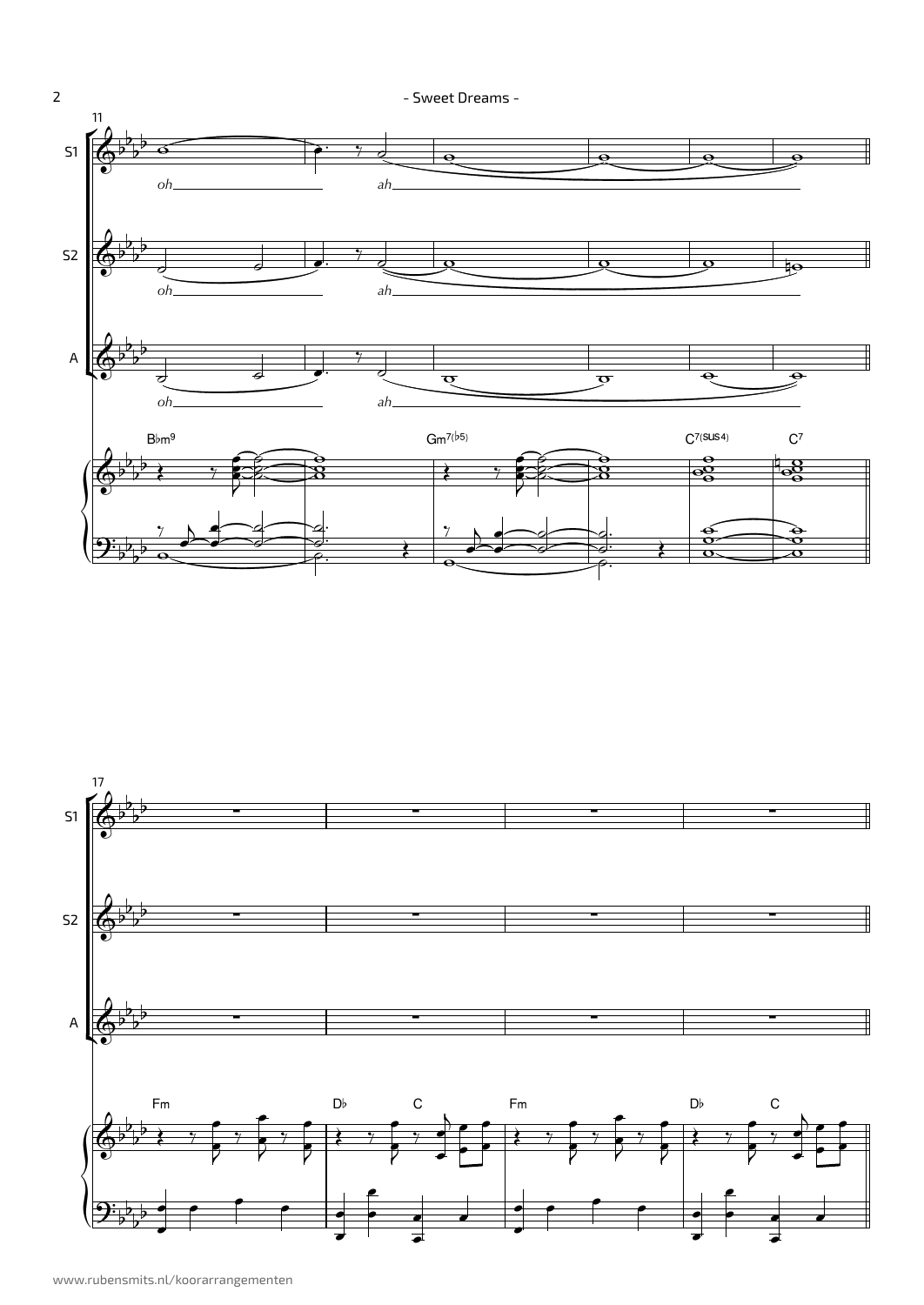

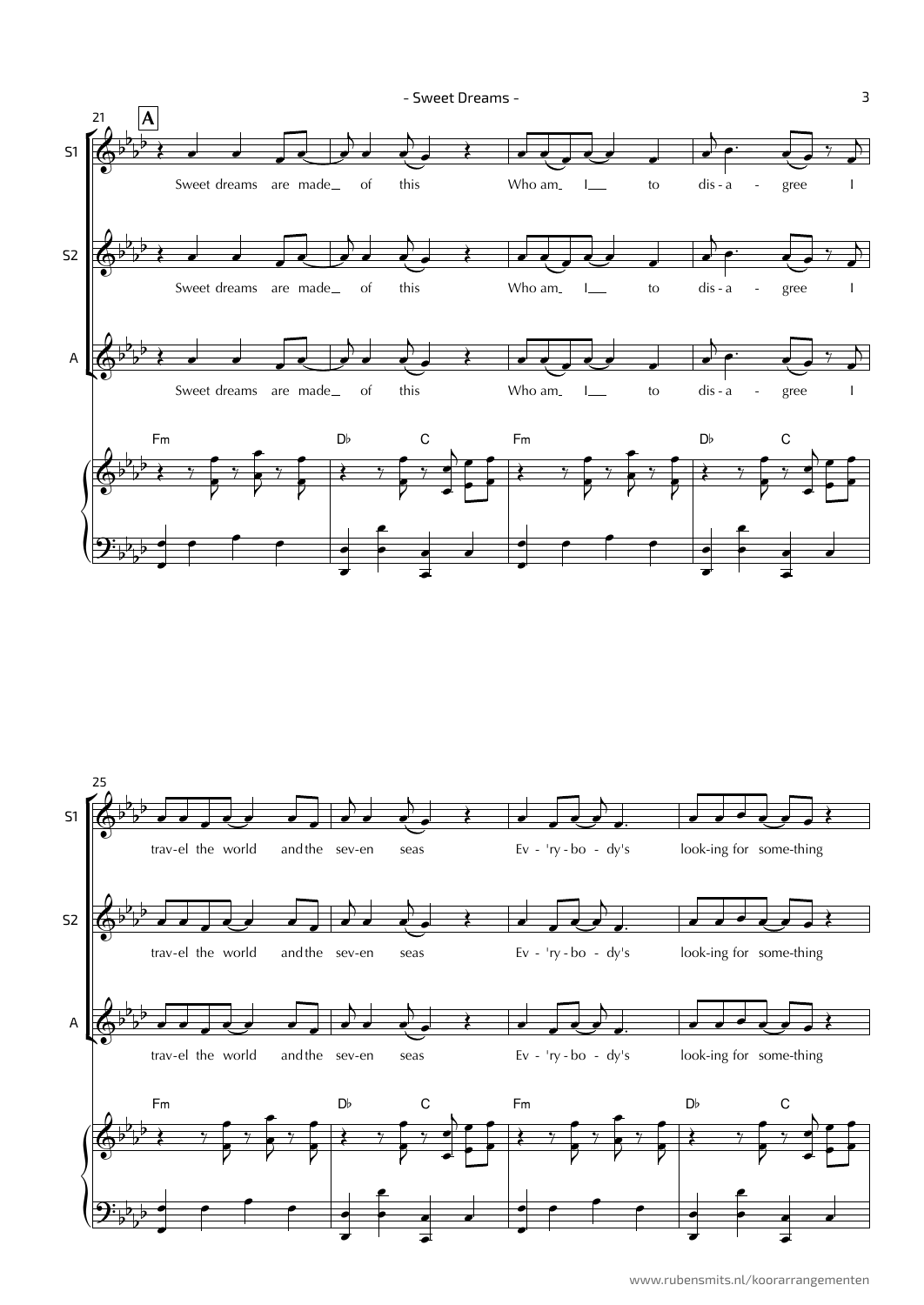

![](_page_3_Figure_1.jpeg)